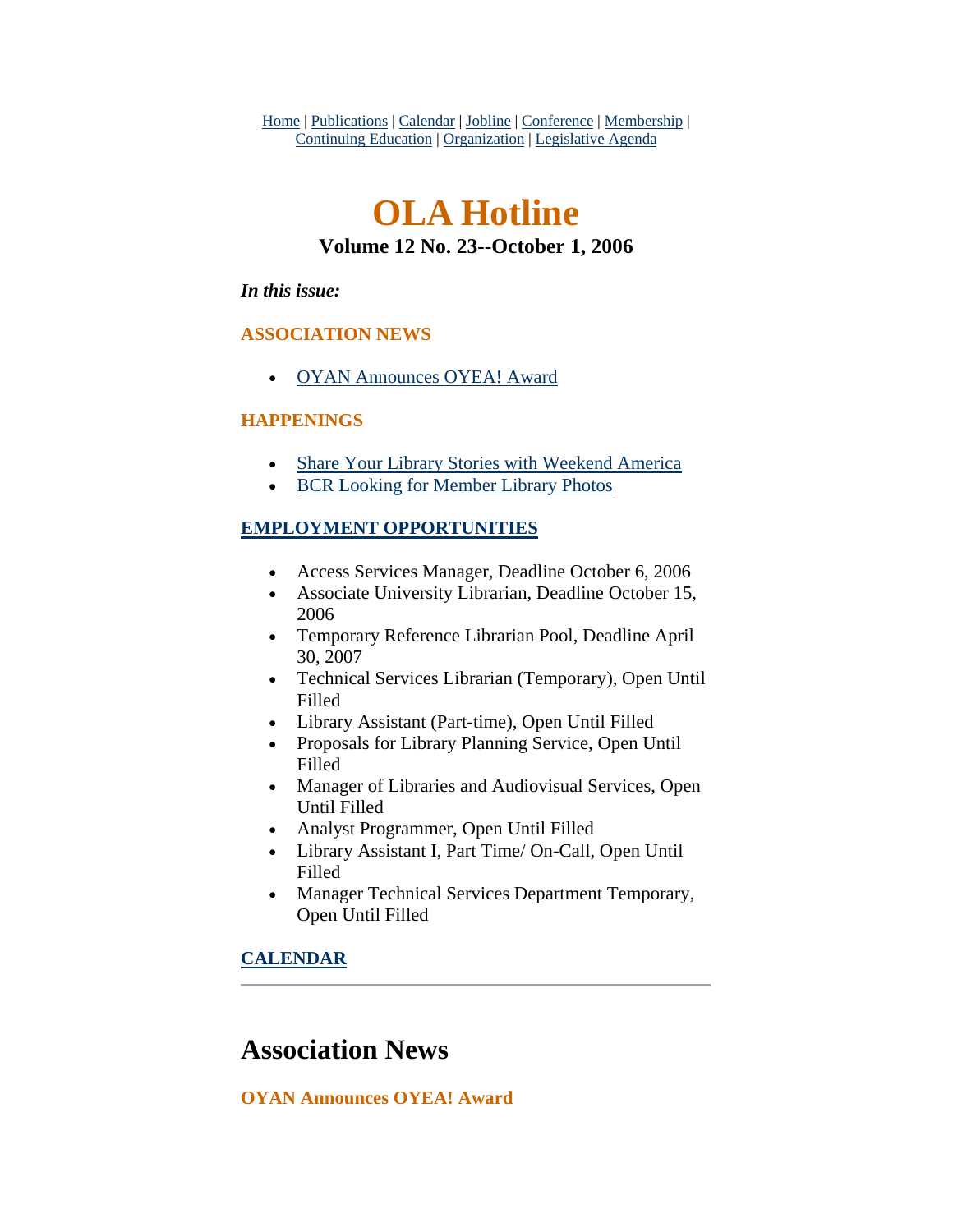<span id="page-1-0"></span>The Oregon Young Adult Network will begin recognizing outstanding contributions to teens in Oregon libraries with the OYEA! (OYAN's You're Excellent!) Award. This annual award will be presented during the 2007 OLA Conference to an individual, library, organization, program or initiative in order to acknowledge and celebrate the recipient's efforts. The prize will consist of an engraved plaque and a monetary donation made to the teen services program of the award recipient's choice.

Do you know of a person, organization, or program that deserves recognition in the realm of teen services? OYEA! Award nominations will be accepted beginning October 1. Please send the nominee's name, contact information, and a description of the positive and significant contribution for teens in Oregon libraries to [Susan Ludington](mailto:susanl@yahoo.com), OYAN Awards Committee Chair. Preference will be given to nominees who are supported by a letter of recommendation written and submitted by a teen.

For further information on eligibility and complete award procedures, please read the [OLA Bylaws](http://olaweb.org/bylaws/oyea.shtml) regarding this award. Help create a great pool of deserving nominees!

### **Happenings**

#### **Share Your Library Stories with Weekend America**

The public radio show, Weekend America, wants to hear from librarians! Weekend America is a two hour, magazine-style show featuring stories and interviews about ideas and events happening in America.

Starting this fall they want to tap into the knowledge, insight and experience of people who stand at the center of the intellectual and cultural life of their communities - Librarians! A host of social, economic, and technological changes have spurred libraries around the nation to innovate and adjust their services. Weekend America is interested in learning about what changes are happening at your library? What brought them about? How has your library come up with unique ways to address the new needs of its membership? Share your